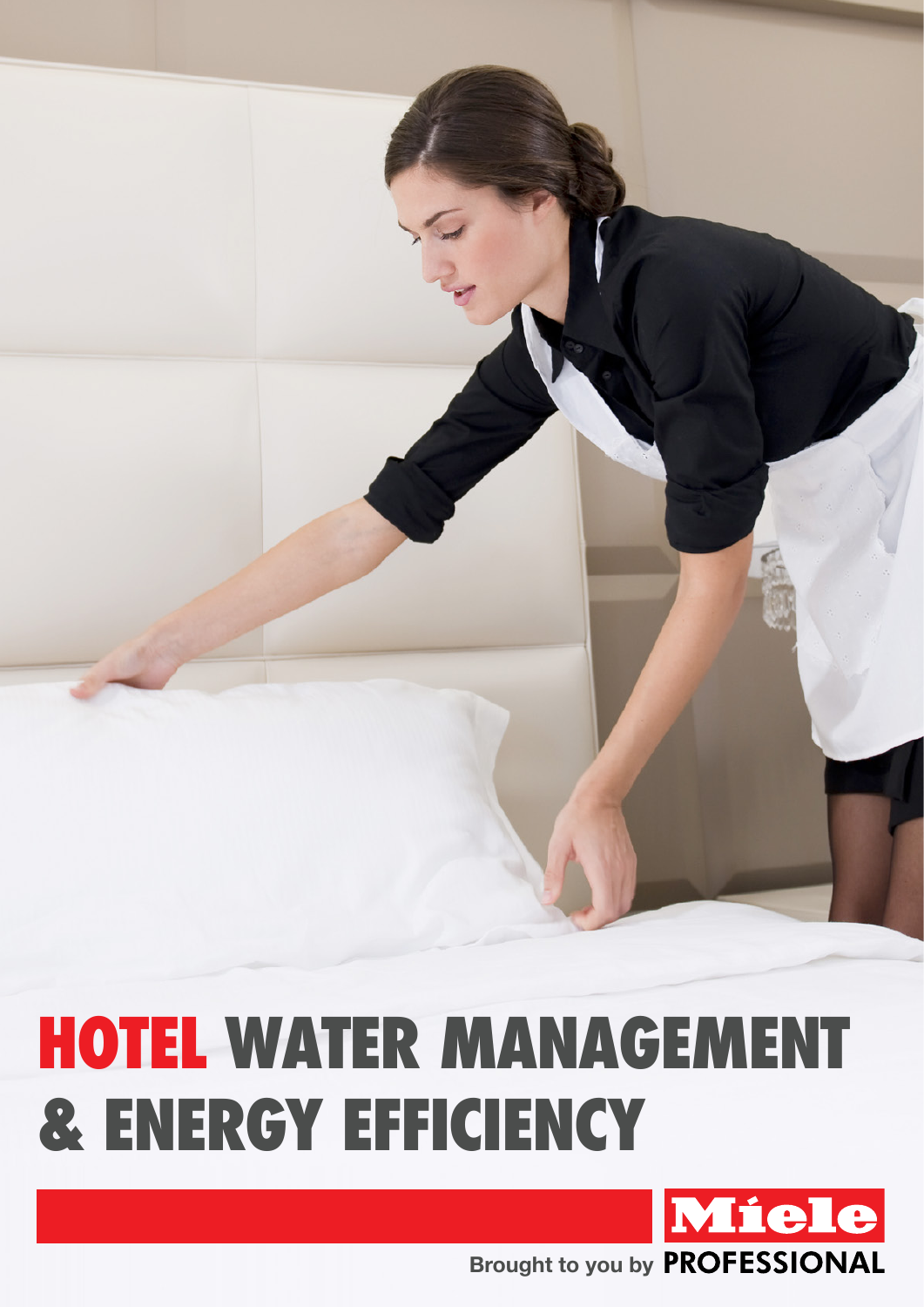#### Introduction

Saving money, keeping your guests happy and doing your bit for the planet sounds good doesn't it? Well, this is all possible when you start making changes to your hotel's water management and energy efficiency processes.

Have a quick scan through the customer hotel reviews on TripAdvisor and you'll notice phrases like 'energy efficient' are beginning to crop up more often. This is because consumers are more environmentally conscious than ever before, and they look for a similar focus from the companies with whom they spend their money.

But before you start worrying that environmentally-conscious changes may upset your excellent customer experience, be aware that even small changes to your operation can produce great results.

And, as an added bonus, you'll also be able to reduce your energy bills and save money. "**Water accounts for 10% of utility bills in many hotels and depending on how water efficient the organisation is, it's possible to reduce the amount of water consumed per guest per night by up to 50%**" - www.greenhotelier.org

So read on to find out how changes to your water and energy management systems could help improve your customer experience... and your bottom line.



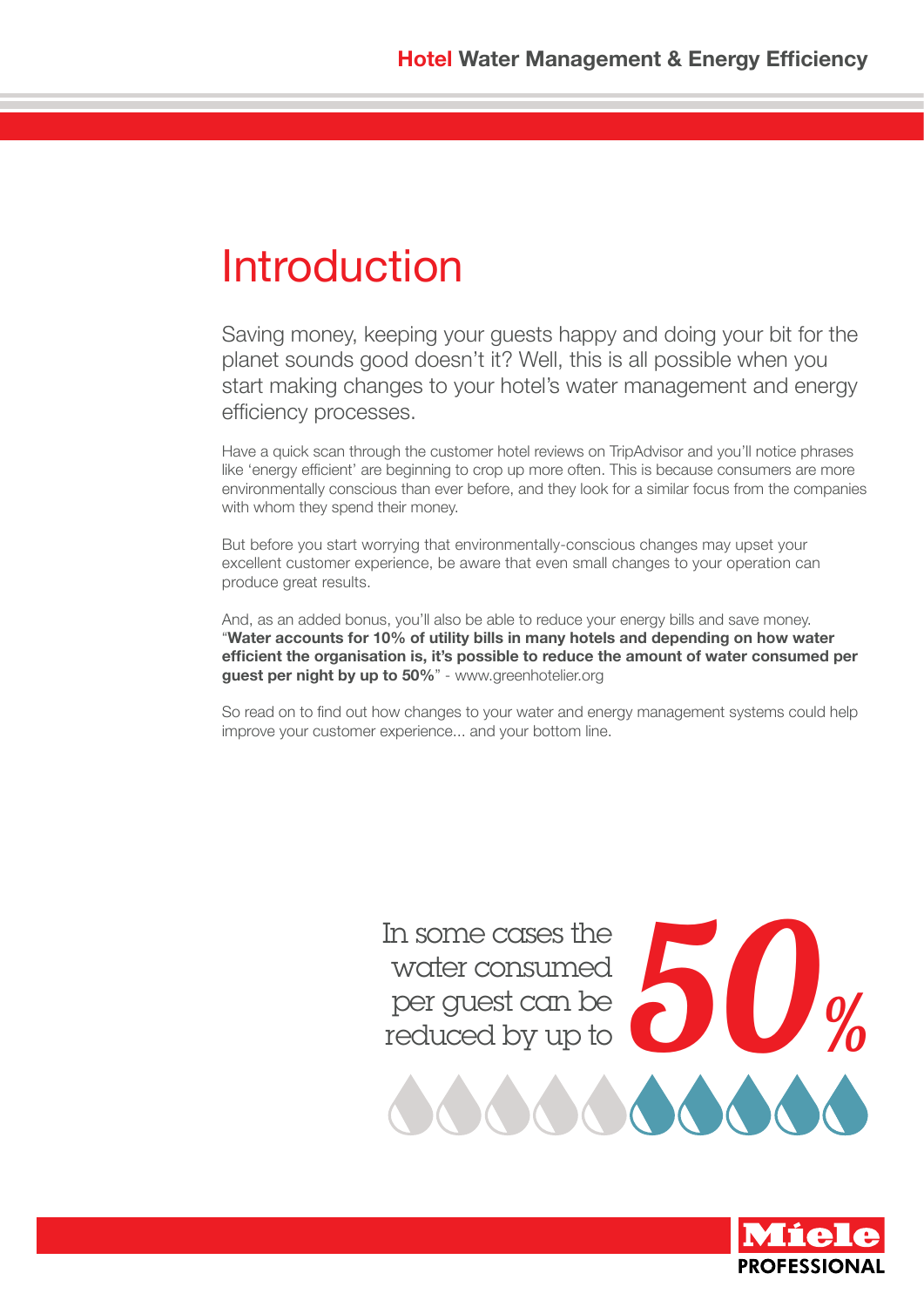#### Water usage and management

If you're looking to improve your hotel's water management and reduce your bills, then there's only one place to start... guest rooms.

Make sure you provide shower facilities and encourage your guests to use them because a shower only uses 35 litres of water whereas the average bath uses 80 litres. And, by installing eco-friendly shower heads, you could potentially reduce water usage by 75% compared to 'older style' showers.

Remember, that by reducing water usage, you also reduce the energy needed to heat it; which means even more savings.

In bathrooms, also consider installing percussion taps or spray taps. Percussion taps reduce water usage by turning themselves off after a certain amount of time, which means they won't be left needlessly running. Spray taps minimise the amount of water used and will actually only use approximately 25% of the water of normal taps. Just think how much water and money you could save by installing taps like these in all of your guest rooms.

A key consideration when reviewing your hotel's water management is dripping taps. A dripping tap at home may not be an urgent issue, but in a building with multiple rooms, multiple bathrooms and multiple taps, there is a potential for lots of wasted water (and money). To combat this, make sure someone (such as a room attendant or handyman) checks the taps regularly, for instance after every guest departure.

When it comes to toilets, there is a great potential to save water here too. Modern eco-friendly toilets provide a dual-flush system that can cut water consumption by more than 50%. If you need to retain 'older style' toilets (for example, for decor reasons), there are products which can be retro-fitted to help reduce the amount of water used in each flush.

> Out of the total amount of water used in any hotel, statistics show that more than 41% of water is used for regular domestic use in restrooms, guest rooms, toilets, and urinals.

- www.ecogreenhotel.com

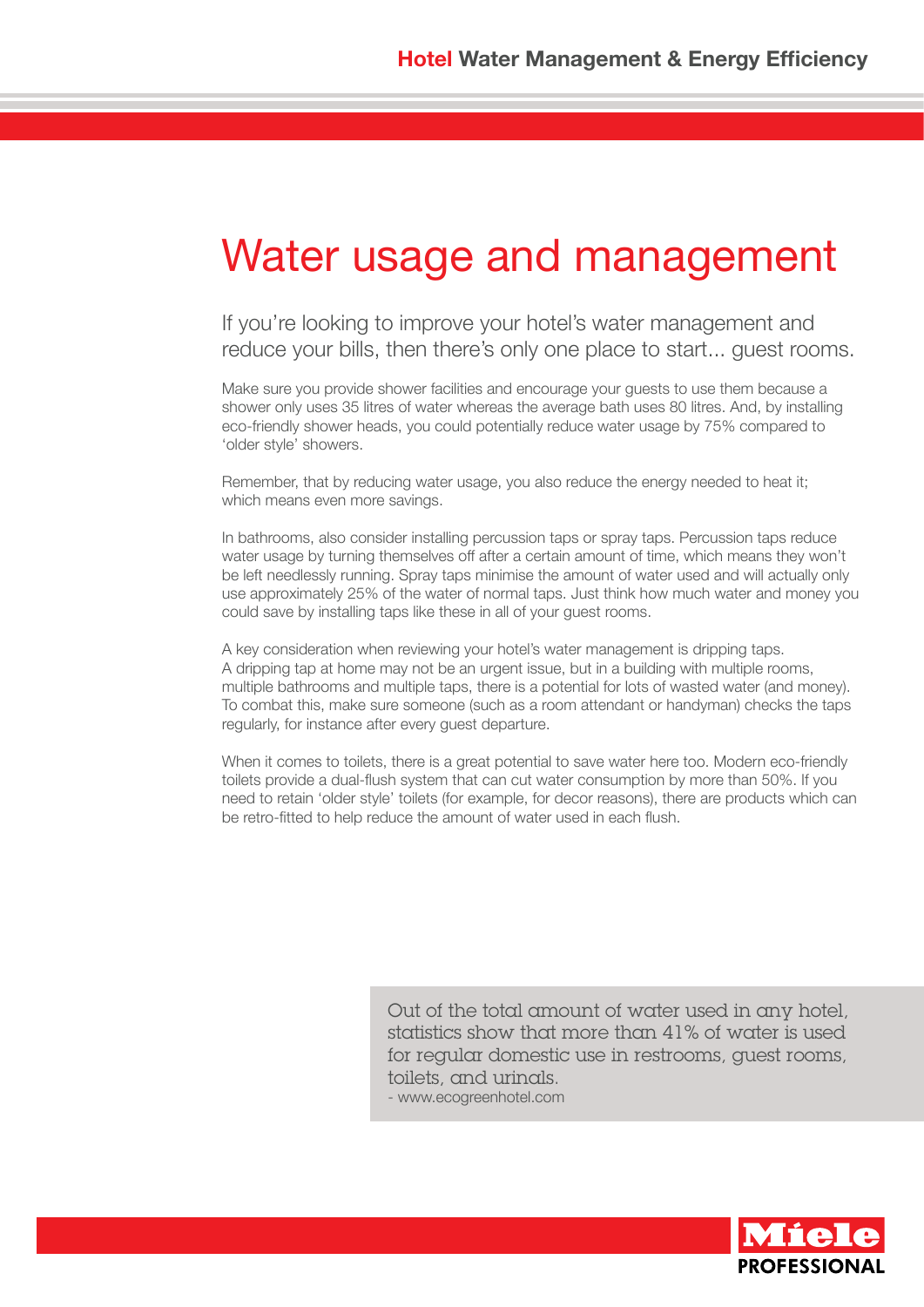### The Water Technology List

Developed by Defra and the Inland Revenue, the Water Technology List promotes products and technologies that encourage sustainable water use. It also rewards businesses for investing in such technology through the Enhanced Capital Allowance (ECA) scheme.

The ECA scheme allows UK businesses to write off the whole cost of the equipment against the taxable profits generated during the year of purchase. The thinking behind the scheme is that it can provide organisations with a cash flow boost and incentivise investment in sustainable water products.

Loss-making companies can realise the tax benefit of their investment in WTL qualifying technologies with ECA first-year tax credits by surrendering losses attributable to ECAs in return for a cash payment from the Government.

If you'd like your business to use less water and therefore reduce your water bills (and who doesn't want that?), be sure to look for products which have been accepted onto the Water Technology List.



Look out for products which have been accepted onto the Water Technology List to qualify your business for the ECA scheme. - Seach for ECA at www.hmrc.gov.uk

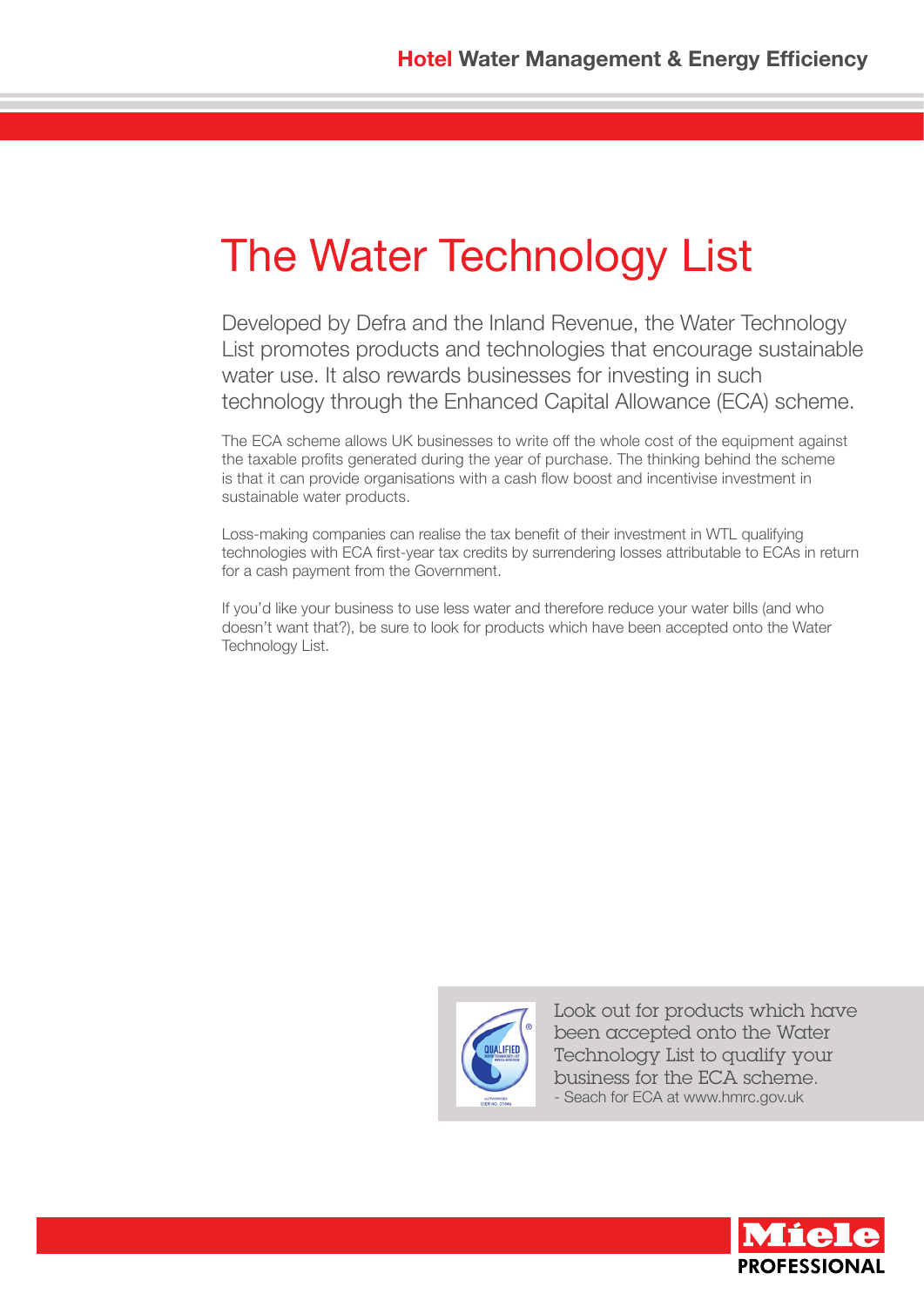#### **Electricals**

By using less energy you are reducing the global resources needed to produce it, and in turn reducing the carbon emissions released into the atmosphere which contribute to global warming. So, how can you ensure you are using the least amount of energy possible? Start by reviewing your electrical appliances.

Think of the number of electrical appliances you have in your hotel and how much energy and money you could be wasting if these are not operating in an energy efficient way. To ensure your appliances are functioning as efficiently as possible, always look to purchase 'A Rated' products. These appliances will use the least amount of electricity possible therefore acting as less of a drain on the environment, and your pocket.

In addition to the A Rating, also look for appliances (such as washing machines and tumble dryers) that have economical settings or programmes as these will further reduce your energy consumption.

It should always go without saying, but make sure kitchen appliances are always switched off when they are not in use. There is a tendency for equipment in kitchens to be left on during busy periods and this can make a dramatic difference to energy bills. The process of 'warming up' ovens can also be achieved in a much shorter time than many people think, so pay closer attention to this as well.

For larger hotel kitchens with walk-in freezers, ensure there is a PVC curtain behind the door to help maintain temperatures when the door is open. This will mean the freezer has to work less in order to maintain optimum freezing temperatures... again reducing energy consumption.



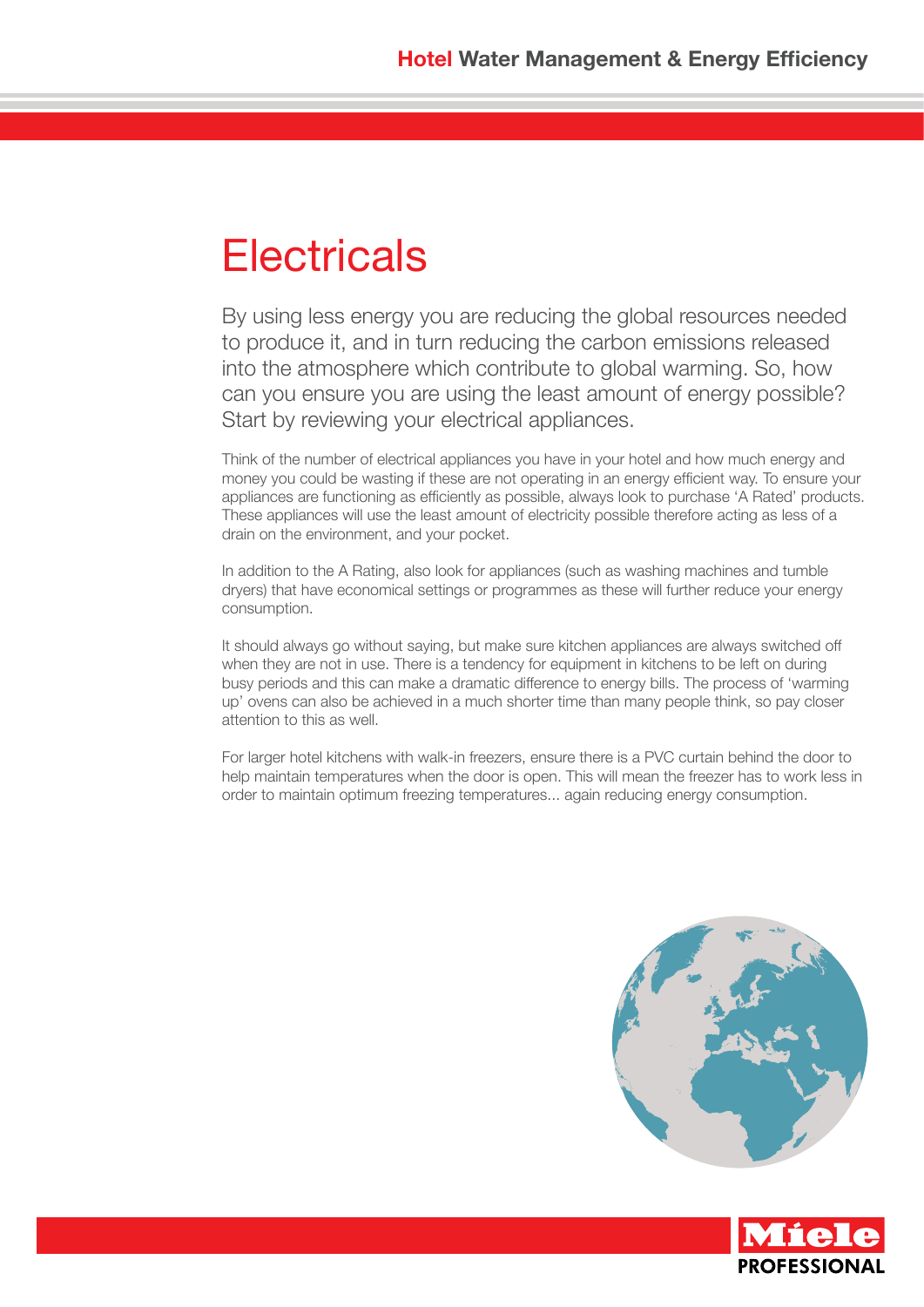#### Eco-friendly practices

According to the Carbon Trust, 40% of a building's electricity use is accounted for by lighting. And yet, reducing the energy used by lighting is one of the easiest measures to implement. Consider an energy-efficient lighting policy which includes...

- Making the most of natural lighting by keeping windows clean
- **Using low energy bulbs wherever possible**
- Replacing 50W halogen spotlights with 9W compact fluorescent GU10's which fit into the recessed light fittings (saving 80% on energy)
- Introducing light or movement sensitive switches (such as PIR sensors) in areas which only occasionally require light such as toilets, hallways, and external areas
- Installing dimmer switches in areas with variable light requirements
- Utilising daylight tubes in the ceilings of areas with no natural light
- Using low wattage and solar lights with movement detectors for external lighting

Implementing the changes mentioned above in a hotel is a great start, but most of the appliances, lighting and water aren't going to be used by staff. They will be used by the guest, which means it is important that guests are encouraged to carry out a 'best practice' approach to energy consumption, such as:

- Switching off appliances, fan heaters, air conditioners and lights before leaving their rooms
- Closing all doors and windows in their room when leaving
- Boiling only the amount of water they need when using kettles to make drinks
- **Avoiding leaving televisions in stand-by mode (they use nearly as much energy in stand-by** mode as when switched on)



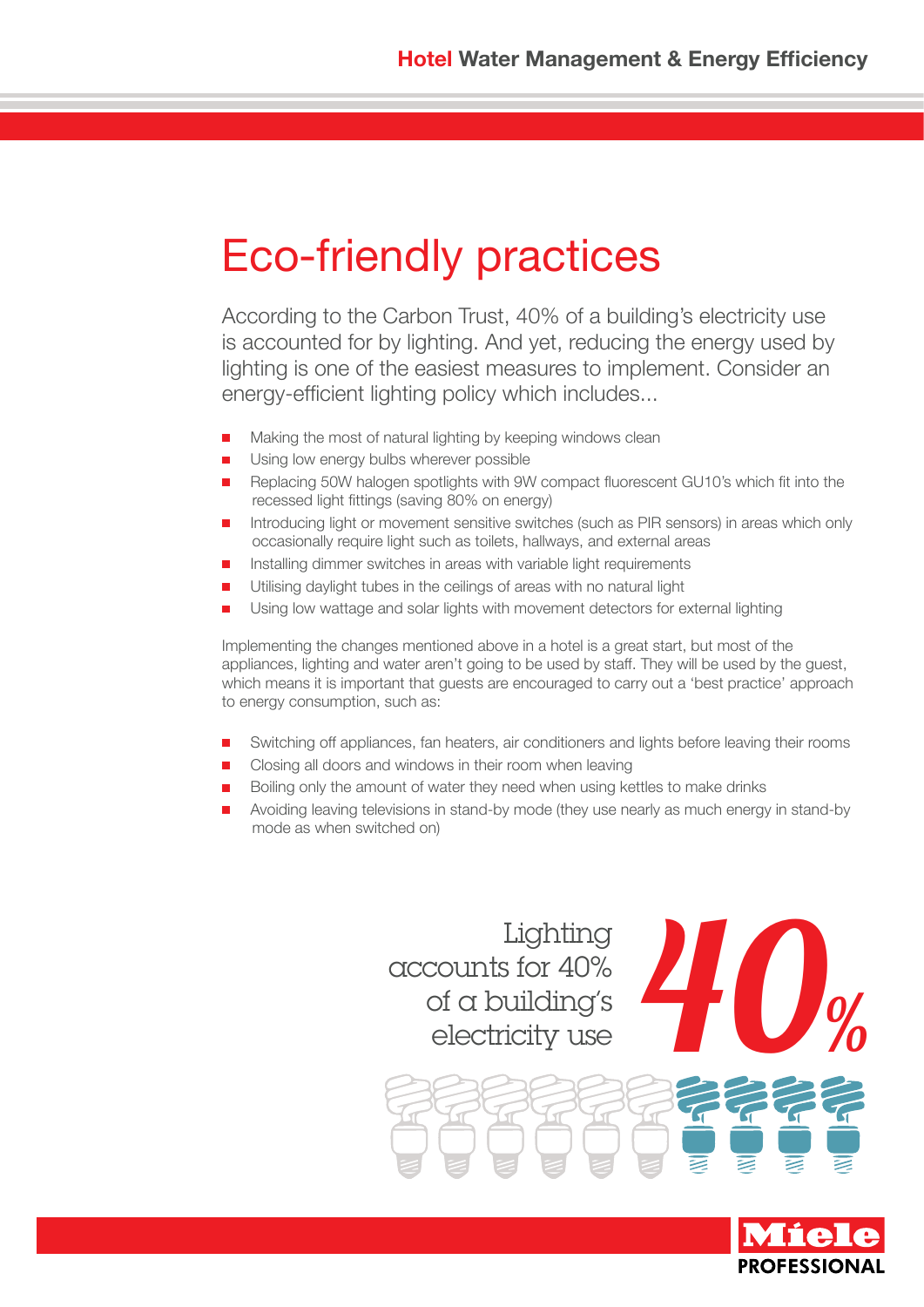

## Cogeneration plant and H<sup>2</sup>O drying at Hotel Höltje

In the north German town of Verden (30 miles outside of Bremen), Günter Glander operates Hotel Höltje. This 62-room establishment is popular with internationally operating companies in the local area and is typically busy every night of the week. There is one significant feature which differentiates Hotel Höltje though...

It currently has a cogeneration plant which runs on natural gas and produces electricity and heat.

To simplify the cogeneration system, the natural gas fuel is burned; the energy released drives a generator and this in turn creates electricity. The process generates a great deal of heat which can be used simply as heating or to produce hot water in huge water tanks.

The important result though is that the Glanders are able to reduce Hotel Höltje's electricity costs by over €20,000 per year. And with Miele's HºO dryer, they can now dry 200kg of laundry each day at practically no expense.

Having been introduced to Hotel Höltje in June this year, Miele's H<sup>2</sup>O dryer uses 80°C hot water from the cogeneration plant's storage tanks to heat the air used in the tumble drying process. With the dryer running upwards of ten times a day, Glander is able to see significant savings.

By using the combination of an EC Power XRGI 20 cogeneration plant and Miele's H<sup>2</sup>O dryer, Anolda Glander, Hotel Höltje's Senior Manager can not only operate the hotel laundry virtual cost-free, but can guarantee the due care and attention is given to the hotel's linens. "We tried outsourcing years ago, but were continually beset by mix-ups and plagued by laundry damage. Besides that, turnaround times were simply too long".

With free electricity, heat, hot water and laundry drying facilities, the Glanders have made a huge investment into Hotel Höltje, but Günter Glander believes the investment "has already paid its way and will reap huge economic rewards in the long run".

> You can't manage what you don't measure. - www.sustainablehotel.com